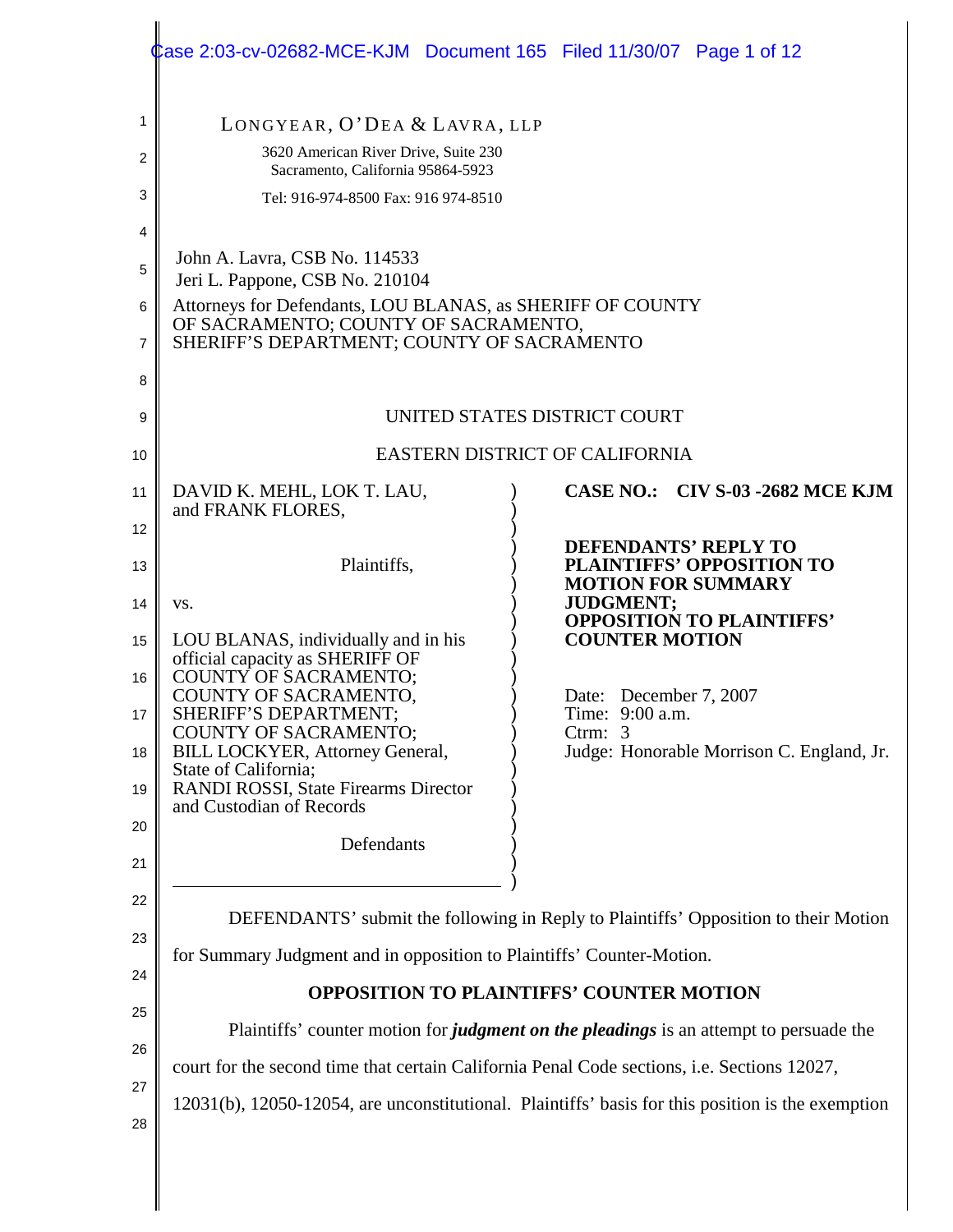### ase 2:03-cv-02682-MCE-KJM Document 165 Filed 11/30/07 Page 2 of 12

1 2 3 4 5 6 7 8 9 10 11 12 the California Penal Code makes for retired peace officers to carry concealed weapons by the statute's presumption of "good cause" for those individuals. Former law enforcement are not exempt from the provisions and burdens of establishing good cause to carry a concealed weapon, but the good/just cause has been established by virtue of their former occupation. Defendants' reading of these statutes includes the understanding that because of the peril in which individuals in law enforcement are placed in arresting, prosecuting and incarcerating criminals, and the exposure to threats of retaliation, and criminal acts by those so dealt with by law enforcement, that "just cause" or "good cause" to carry a concealed weapon is thereby established. It is not, as Plaintiffs appear to argue, that persons in the law enforcement field have no just cause or are not required to show just cause, or are not subject to or exposed to threats to their safety and security in society after retirement, but that by virtue of their occupation, the just cause is created and patently exists.

13 14 15 16 17 18 19 20 21 22 23 Plaintiffs use the holdings in Silveira v. Lockyear, 312 F.3d 1052 (9th Cir. 2002) as support for their position. However, Silveira's holding is limited to its application to the possession of *semi-automatic/assault weapons* by retired peace officers. The Silveira holding has no applicability to the Plaintiffs' claims in this case, except to affirm that the Second Amendment to the United States Constitution affords to the states a collective right to maintain effective state militias, as well as to affirm that Plaintiffs have no constitutional right to own or possess firearms. Silvera, 312 F.3d at 1088. Silveira does not establish that the exemption for retired peace officers and other law enforcement officials to carry concealed weapons is unconstitutional, nor that the requirement that citizens desiring to carry concealed weapons establish good cause to do so, is in violation of a citizen's Fourteenth Amendment rights to equal protection.

The court has already ruled on the constitutionality of the California Penal Code Sections in the ruling it issued herein on Defendants Lockyer and Rossi's 12(b)(6) motion to dismiss on September 2, 2004 at pages 10 - 12. Based upon this court's previous ruling, this issue is

LONGYEAR, O'DEA & LAVRA, LLP 3620 American River Suite 230 amento, CA 95864 974-8500

24

25

26

27

28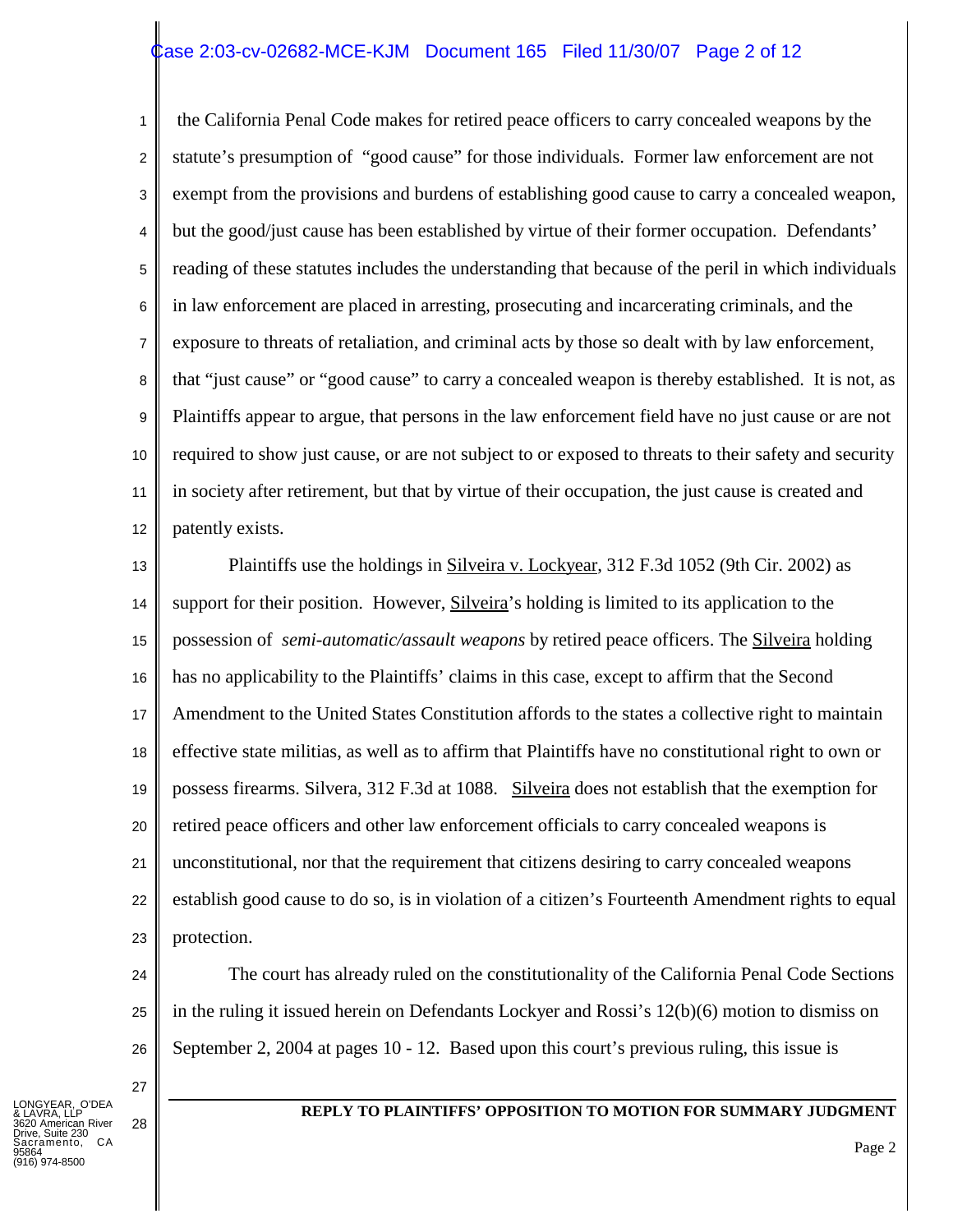rendered moot, and Plaintiff's **Second** Cause of Action should be dismissed.

# **REPLY TO PLAINTIFFS' OPPOSITION TO DEFENDANTS' MOTION FOR SUMMARY JUDGMENT**

4 5 6 7 8 9 10 In order to oppose Defendants' Motion for Summary Judgment, Plaintiffs must set forth material facts which create a genuine issue for trial. Plaintiffs are required to set forth "specific facts" showing that there is a genuine issue requiring trial. See Beard v. Banks, 126 S.Ct. 2572, 2578, 165 L.Ed.2d 697 (2006). If Plaintiffs are unable to make the required showing, the law requires entry of judgment in favor of the moving party. Id. In addition, the "facts" promulgated by the opposing party must be admissible in evidence. FRCP 56(e). Plaintiffs' opposition has failed to set forth any material factual disputes based upon any admissible evidence.

11 12 13 14 15 Plaintiffs have abandoned their **First, Fourth** and **Sixth** causes of action and have submitted no opposition to Defendants motion on these claims. See Opposition, pg. 1:22-2:10. Plaintiffs also concede that their **Fifth** cause of action pertaining to the Second and Ninth Amendment claims has no merit in this action and have presented argument merely to preserve issues for appeal purposes.

16

1

2

3

17

# **1. Plaintiffs Lack Standing**

**A. Plaintiffs Have No Standing and Lack Cause**

18 19 20 21 22 23 24 25 26 Plaintiffs have provided no factual or legal basis in opposition Defendants' Motion for Summary Judgment based upon standing. Plaintiffs do not even address this issue in their opposition. It is Plaintiffs' burden to establish that they indeed have standing. FW/PBS, Inc. v. Dallas, 493 U.S. 215, 231, 107 L.Ed. 2d 603, 110 S.Ct. 596 (1990); Warth v. Seldin, 422 U.S. 490, 508, 45 L.Ed. 2d 343, 95 S.Ct. 2197 (1975). Plaintiffs cannot trace any "injury" to any unconstitutional act by any Defendant. Plaintiffs' applications for CCW permits were denied for legal, non-discriminatory reasons. Notwithstanding, even if some CCW policy of Defendants' could conceivably be found unconstitutional, the undisputed facts establish that Plaintiffs were denied permits, not by Defendant Blanas, but by others in the Department for valid reasons

27

28

LONGYEAR, O'DEA & LAVRA, LLP 3620 American River Suite 230 amento, CA 95864 974-8500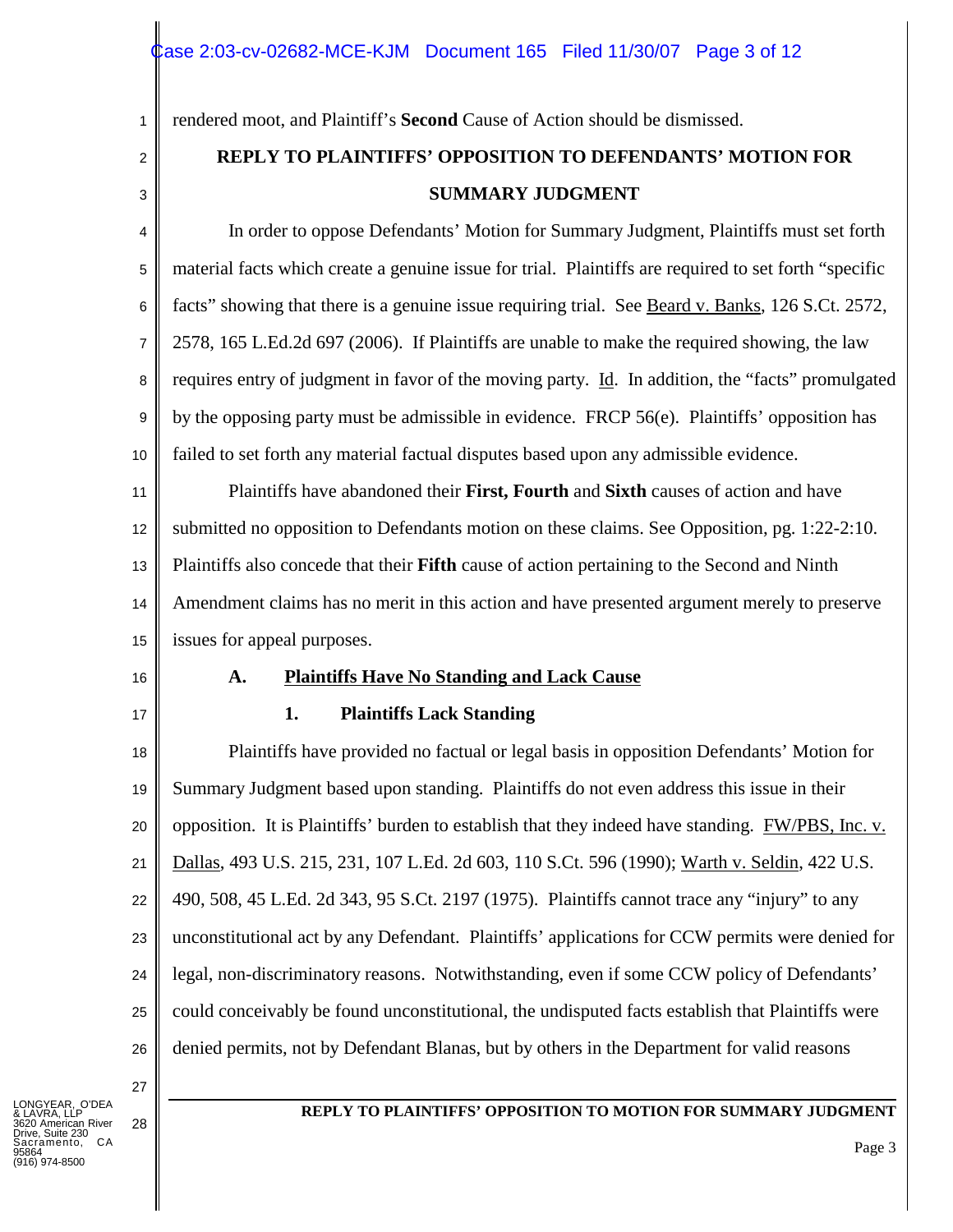1 2 having no connection whatsoever to the alleged policy regarding campaign contributions and CCW permits.

3

# **2. No Proximate or Legal Cause Exists**

4 5 6 7 8 9 10 11 12 13 14 15 The Plaintiffs must establish proximate or legal causation, linking the alleged injury with the alleged wrongful conduct. Plaintiffs must show that Defendants either personally participated in conduct which deprived them of a federally protected right, or that they caused the deprivation of that right to occur. See Arnold v. International Business Machines Corp., 637 F.2d 1350 (9th Cir. 1981). Plaintiffs have alleged that they were deprived of a CCW permit by Defendants because they did not contribute to the Sheriff's political election campaign, and that had they done so, they would have been granted permits. However, Plaintiffs' applications were denied based upon legitimate reasons which had no bearing on whether or not campaign contributions were or were not made. As set forth in the moving papers and more specifically below, the material facts which bear directly on the reasons for the denial of CCW permits to Plaintiffs are undisputed. There is no causal connection between the allegations made and the actual reasons for denial, and Plaintiffs supply no evidence to the contrary.

16

17

18

19

20

21

22

23

24

25

#### **B. Timothy Twomey's Declaration Fails to Raise a Triable Issue of Fact and Should Be Stricken**

Plaintiffs have submitted the declaration of Timothy Twomey in an attempt to raise a triable issue of material fact. Defendants have moved to strike this declaration and have interposed objections to it for a number of reasons, most significantly that Twomey is not an expert witness at all when it comes to the issuance of CCW permits.

However, even considering Twomey's statements at face value, his testimony does not raise a triable issue on the claims of Mehl and Lau for the following reasons:

1. Twomey does not, and can not, factually dispute that Lau's application and appeal were denied for the reasons set forth by Mr. Harris and the Evaluation Committee members;



2. Twomey does not, and can not, dispute that Mehl never provided to the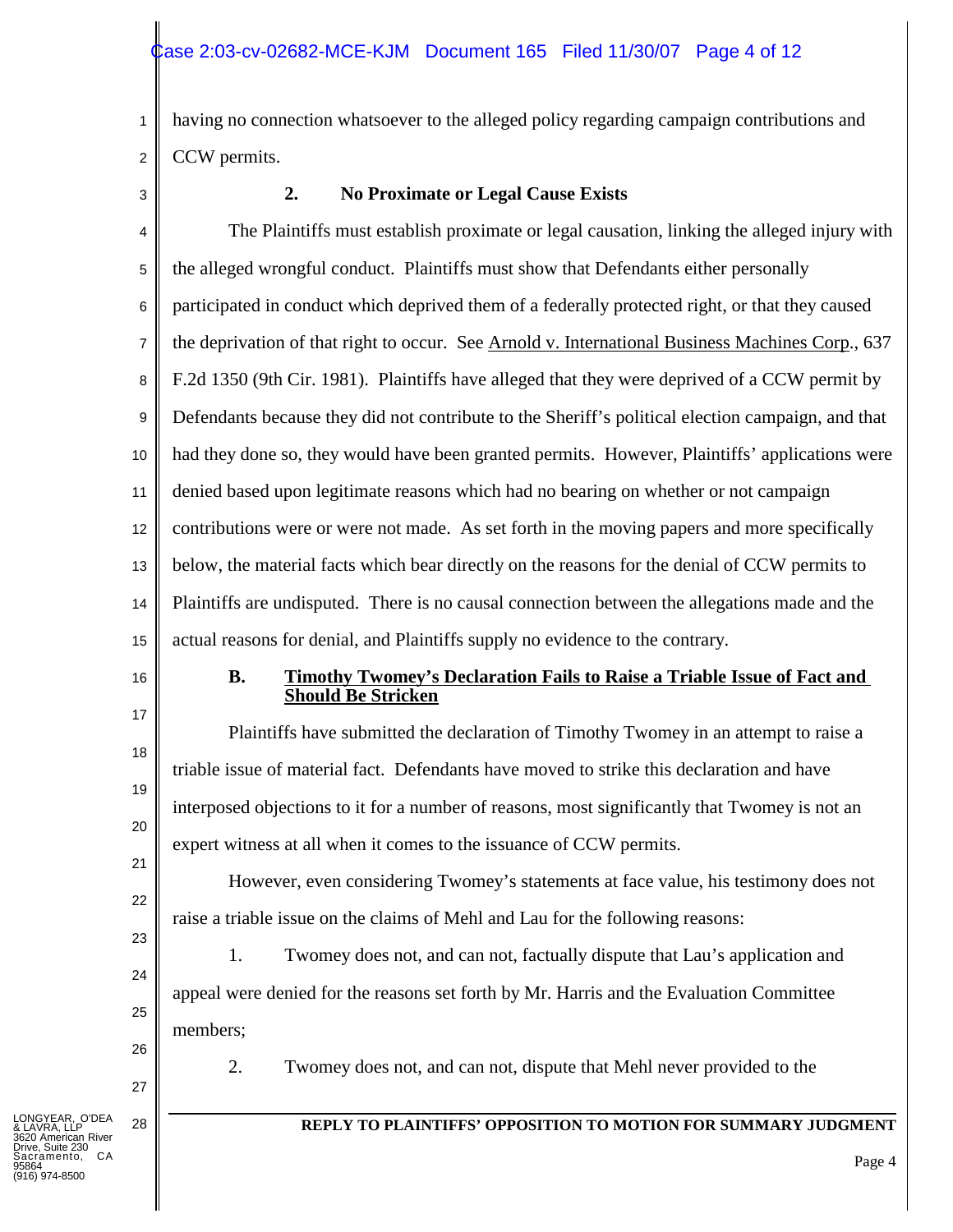# ase 2:03-cv-02682-MCE-KJM Document 165 Filed 11/30/07 Page 5 of 12

1 2 Department any reasons why he needed a CCW permit, and his attempted application was denied only after Mehl did not provide the information to the Department;

3 4 5 3. Even though he has no experience, knowledge, or training on the good cause requirement for issuance of CCW permits, Twomey does not and can not, identify a single individual, campaign contributor or not, who received a CCW without a showing of good cause;

6 7 8 4. Twomey has not disputed that the Department employees who dealt with Plaintiffs' applications had no input, direction, or advice from Sheriff Blanas, or any elected Sheriff, on whether to approve or deny Plaintiffs for CCW permits;

9 10 5. Twomey has not, and can not, dispute that the Department employees who acted on Plaintiffs' applications knew whether Plaintiffs were campaign contributors to a Sheriff;

11 12 13 6. Twomey does not dispute that any campaign contributor to Blanas' campaign who was issued a CCW permit was known to be a contributor to the campaign by those who evaluated their application, at the time or before the permit was issued;

14 15 7. Twomey does not dispute that persons who contributed to the Sheriff's campaign were denied CCW permits; and

16 17 18 19 20 21 22 8. Twomey does not dispute that a standard procedure was in place for review, issuance, and appeal of denials, and that Plaintiffs were subject to this procedure just like everyone else. During Sheriff Blanas' 8 years as Sheriff of Sacramento County, he personally approved a few CCW permits based upon exigent circumstances or immediate threats to the individual upon good cause, of which he was made aware. When these permits were approved for good cause, each individual was required to file a formal application, to receive clearance from the Department of Justice, and range approval.

23 24

25

26

27

In essence, Twomey states that some individuals who appear on lists of campaign contributors, at some point in time, received a CCW permit. The fact that someone contributed to a campaign and at some point was issued a permit is not unlawful, unconstitutional, or a violation of Department policy. Persons who contribute to any election have the same right to apply for a CCW permit as any other citizen.

LONGYEAR, O'DEA & LAVRA, LLP nerican River Suite 230 CA 95864 .<br>974-8500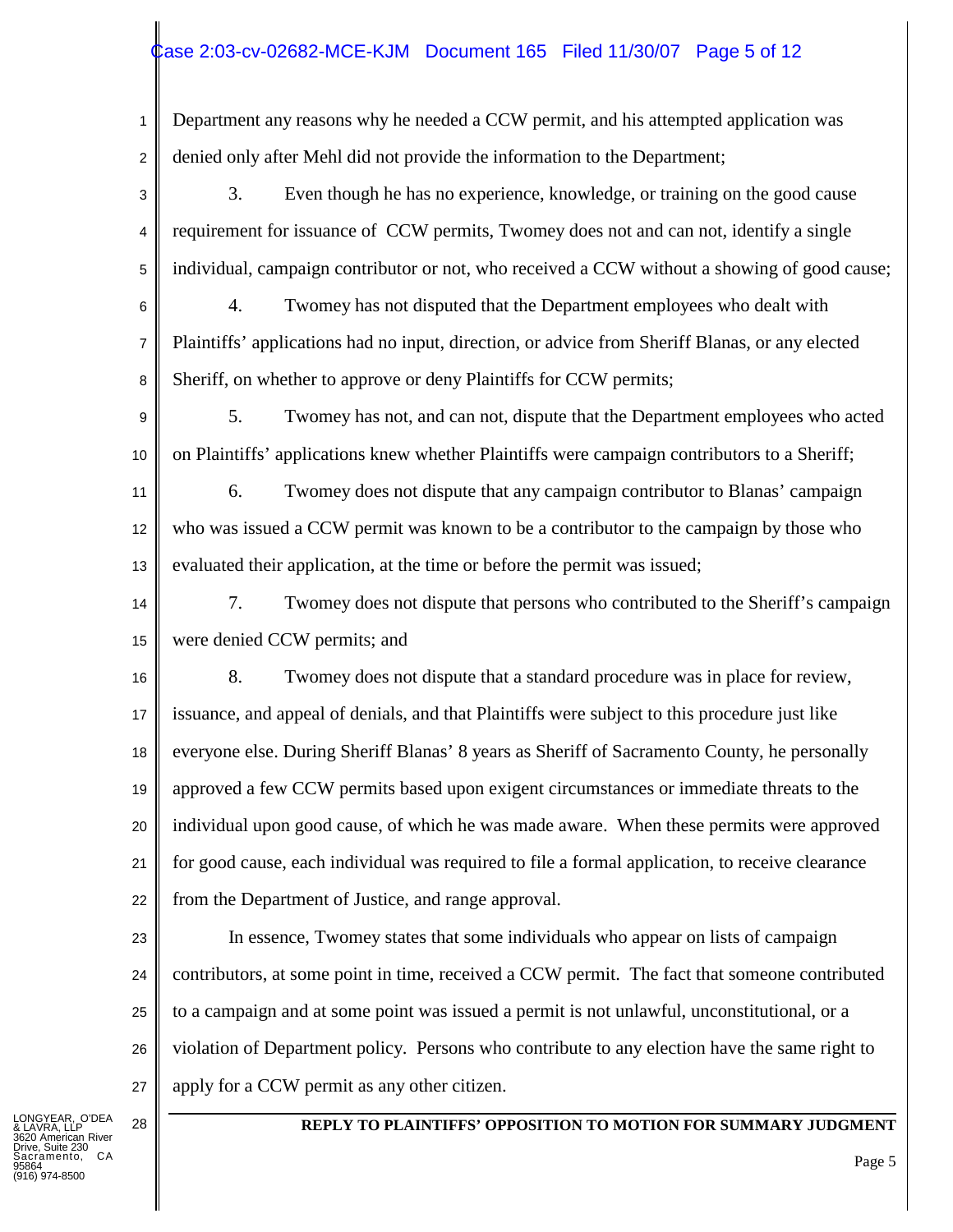# 1

## **C. Plaintiff Mehl's Declaration**

2 3 4 5 6 7 8 9 10 11 12 13 14 Plaintiff Mehl submits his declaration in opposition to Defendants' motion for summary judgment and therein states that, "I was never contacted by any Sheriff's department official to finish the application process either in writing, person, or by phone, as I specifically demanded...." There is no disputable fact with respect to the Department having contacted Mr. Mehl regarding his incomplete application. In fact, Mr. Mehl *personally produced* at his deposition a copy of the letter sent to him by Chief Denham, in which Chief Denham instructed him to provide the Department with his good cause for requesting a CCW permit, and also in which Chief Denham informed him he would not be charged for the re-filing of his application. (See Declaration of Jeri L. Pappone, Exhibit B.) This letter, and Mr. Mehl's deposition testimony is contrary to paragraphs 7, 8, 9, 11, 13, and 16 of the declaration he submits in opposition to Defendants' motion. Mr. Mehl testified that although he received the letter from Chief Denham, he did not respond to it, nor contact anyone at the Department upon receipt of the denial letter for an appeal. (Declaration of Jeri L. Pappone, Exhibit B.)

15 16 17 18 19 A party cannot create a genuine issue of fact sufficient to survive summary judgment simply by contradicting his or her own previous sworn statement (by, say, filing a later affidavit that flatly contradicts that party's earlier sworn deposition) without explaining the contradiction or attempting to resolve the disparity. Cleveland v. Policy Mgmt. Sys. Corp., 526 U.S. 795, 806 (U.S. 1999).

20 21 22 Plaintiff Mehl has submitted no factual evidence sufficient to create a genuine issue for trial that controverts that he never completed his application and never submitted his reasons for requesting a CCW permit to the Sheriff's Department, even after being asked to do so.

23 24 25 Plaintiffs' opposition sets forth no facts which dispute Defendants' factual evidence that this was the reason Mr. Mehl's application was denied, nor do Plaintiffs submit any factual evidence that the reason Mr. Mehl's application was denied was a "false" reason.

# **D. Plaintiff Lau's Declaration**

The only factual assertion Plaintiff Lau states in his declaration which may be germane to

#### 28 **REPLY TO PLAINTIFFS' OPPOSITION TO MOTION FOR SUMMARY JUDGMENT**

26

27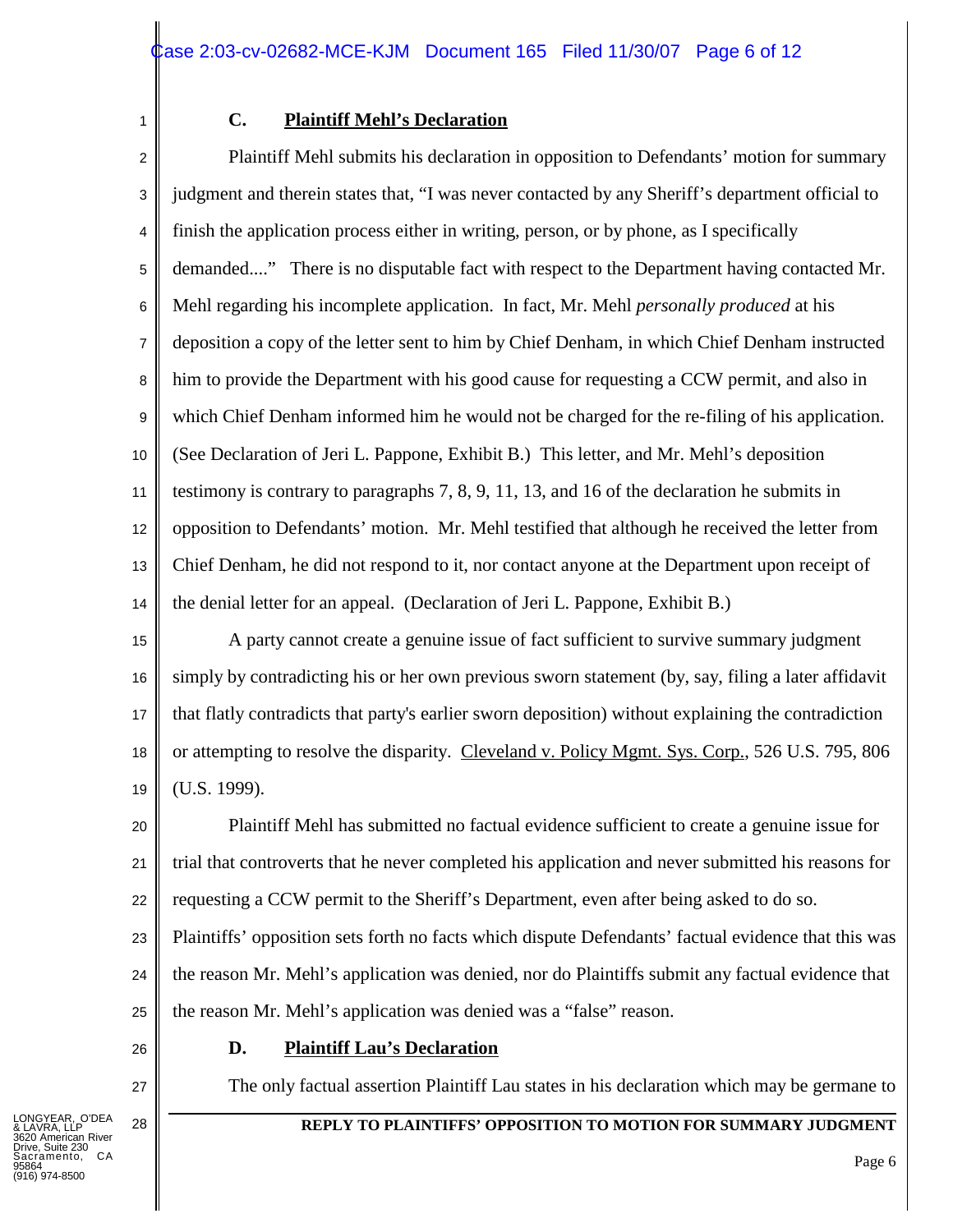# ase 2:03-cv-02682-MCE-KJM Document 165 Filed 11/30/07 Page 7 of 12

1 2 3 4 5 6 7 8 9 10 11 the issues of this lawsuit is at paragraph 7, that, "at no time did the FBI ever restrict my access or use of firearms." Defendants have not asserted that Mr. Lau is restricted from owing firearms, nor that he is prevented from having firearms in his home or place of business. Defendants were provided the information by Plaintiff Lau as contained in the Exhibits to C. Scott Harris Jr.'s Declaration. Within that information provided by Mr. Lau is documentation stating that, "[I]n the fall of 1996, Lau's government vehicle and gun were taken from him due to a medical mandate related to Lau's sleep apnea -- a sleeping disorder he was diagnosed with some two years earlier." (See Declaration of Jeri L. Pappone, Exhibit C.) In Mr. Lau's deposition, taken on December 13, 2006, he testified that he suffers from major depression, PTSD and severe sleep apnea, and is and has been disabled because of those conditions for more than six years prior to his deposition testimony. (See Declaration of Jeri L. Pappone, Exhibit D.)

12 13 14 15 16 17 18 19 Plaintiff Lau's declaration does not dispute any of the material facts upon which Defendants base their motion for summary judgment. Plaintiff has no evidence that any member of the Evaluation Committee or Chief Harris knew if he had or had not contributed to the Sheriff's political campaign, nor any evidence to establish that campaign contributions were ever considered by members of the Sheriff's Department when CCW permit applications were reviewed. Plaintiff Lau presented no admissible evidence of facts which show the reasons upon which his application was denied were "false" reasons or reasons which violated his constitutional rights.

#### 20

#### **E. Edwin Gerber**

21 22 23 24 25 26 27 Plaintiffs persist in raising the issue of a CCW permit issued to Edwin Gerber. Plaintiffs also continue to supply the Court with only a misleading portion of the information regarding this particular permit. Plaintiffs have in their possession the entire file regarding Mr. Gerber's permit, and know from that file that Mr. Gerber was physically attacked and received threats to his life, but only color their presentation to the Court with the fact that the former Sheriff owns a vacation home with Mr. Gerber. See Declaration of Lou Blanas. Plaintiffs have no evidence that Mr. Gerber's permit was issued for other than good cause, but continue to attempt to

LONGYEAR, O'DEA & LAVRA, LLP nerican River Suite 230 CA 95864 (916) 974-8500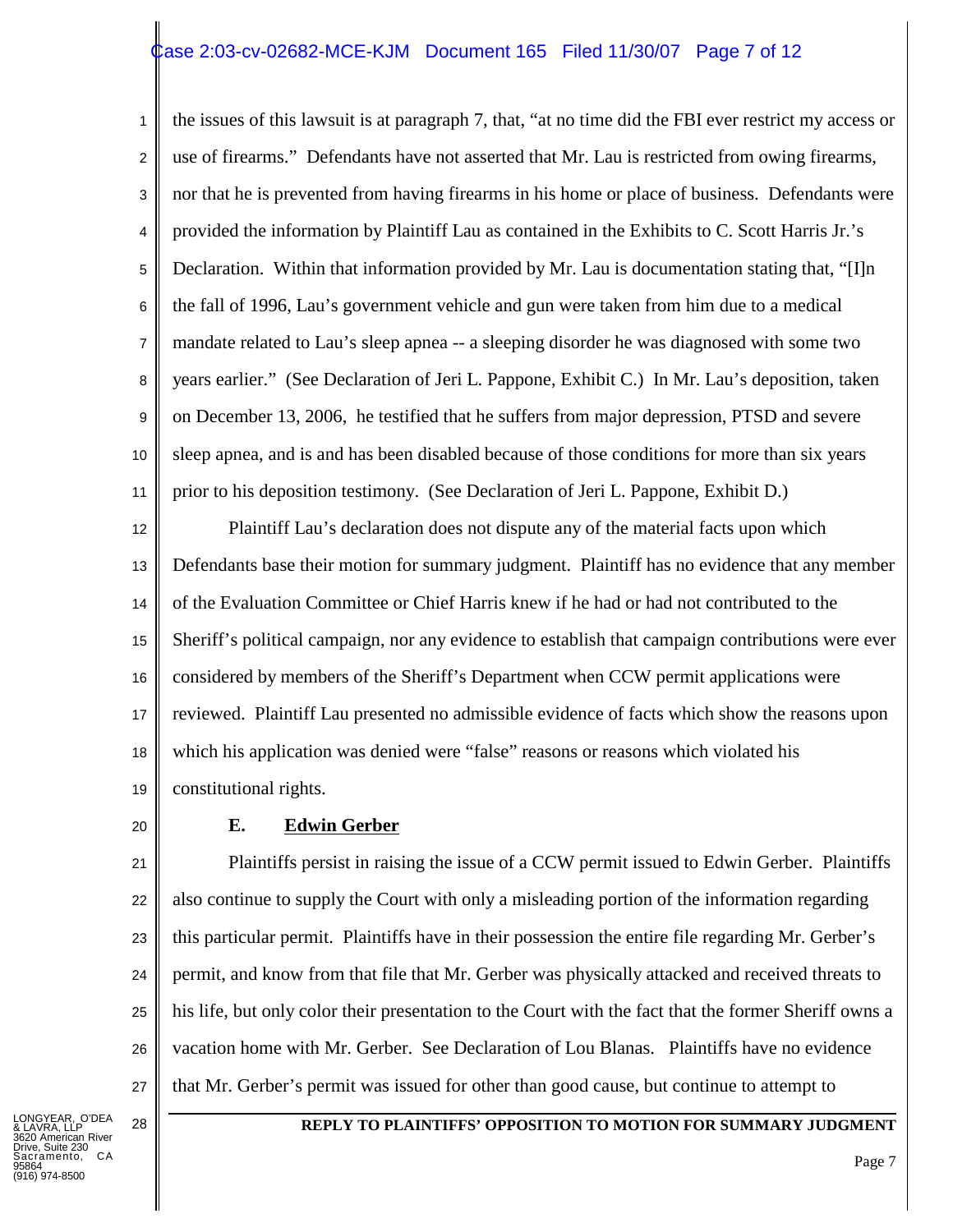diminish the good name of the former Sheriff by intimating some sort of impropriety.

2

1

3

4

5

6

7

8

9

10

11

12

### **F. Plaintiffs Have Failed to Dispute the Undisputed Material Facts Set Forth by Defendants**

As set forth in Defendants' Objections and Motion to Strike, Mr. Twomey's declaration fails to provide any factual evidence which disputes the undisputed material facts in Defendants' Motion. No facts are provided by Plaintiffs which controvert the bases upon which each of the Plaintiffs' applications for CCW permits were denied, or provide admissible factual evidence that Plaintiffs' applications were denied for false reasons. Plaintiffs, through their own declarations or through Mr. Twomey provide no factual evidence which creates a triable issue of material fact that Mr. Mehl's application was denied for any other reason than that it was incomplete or that Mr. Lau's application was denied for reasons other than those stated by the reviewers.

13

14

15

16

17

18

19

20

21

22

23

24

25

26

27

Mr. Mehl's declaration does not provide evidence that he completed his application and provided the information requested to justify the CCW permit. He received communications from the Department requesting that he provide the information, and testified at his deposition to that effect. He also testified at his deposition that he did not provide the information to the Department as requested in the correspondence he received from Chief Denham. There is no dispute of these facts. Mr. Mehl's application was never completed, and was therefore denied.

Mr. Lau's declaration, likewise, does not dispute the facts upon which Defendants' Motion is based. Mr. Lau provided copious amounts of information to the Department, especially on appeal, which was reviewed by the Evaluation Committee and/or Chief Harris. The information Mr. Lau provided to the Department in conjunction with his application, as well as in his deposition testimony, confirms that Mr. Lau had disclosed that he had a pending lawsuit against the FBI, he had been arrested for shoplifting twice, that he was, at the time of his application, as well as currently, being treated for depression, Post Traumatic Stress Disorder and sleep apnea, that at one point the FBI stripped him of his car and gun and security clearance,

O'DEA  $\overleftrightarrow{B}$  lip erican River Suite 230  $C.A$ 95864 (916) 974-8500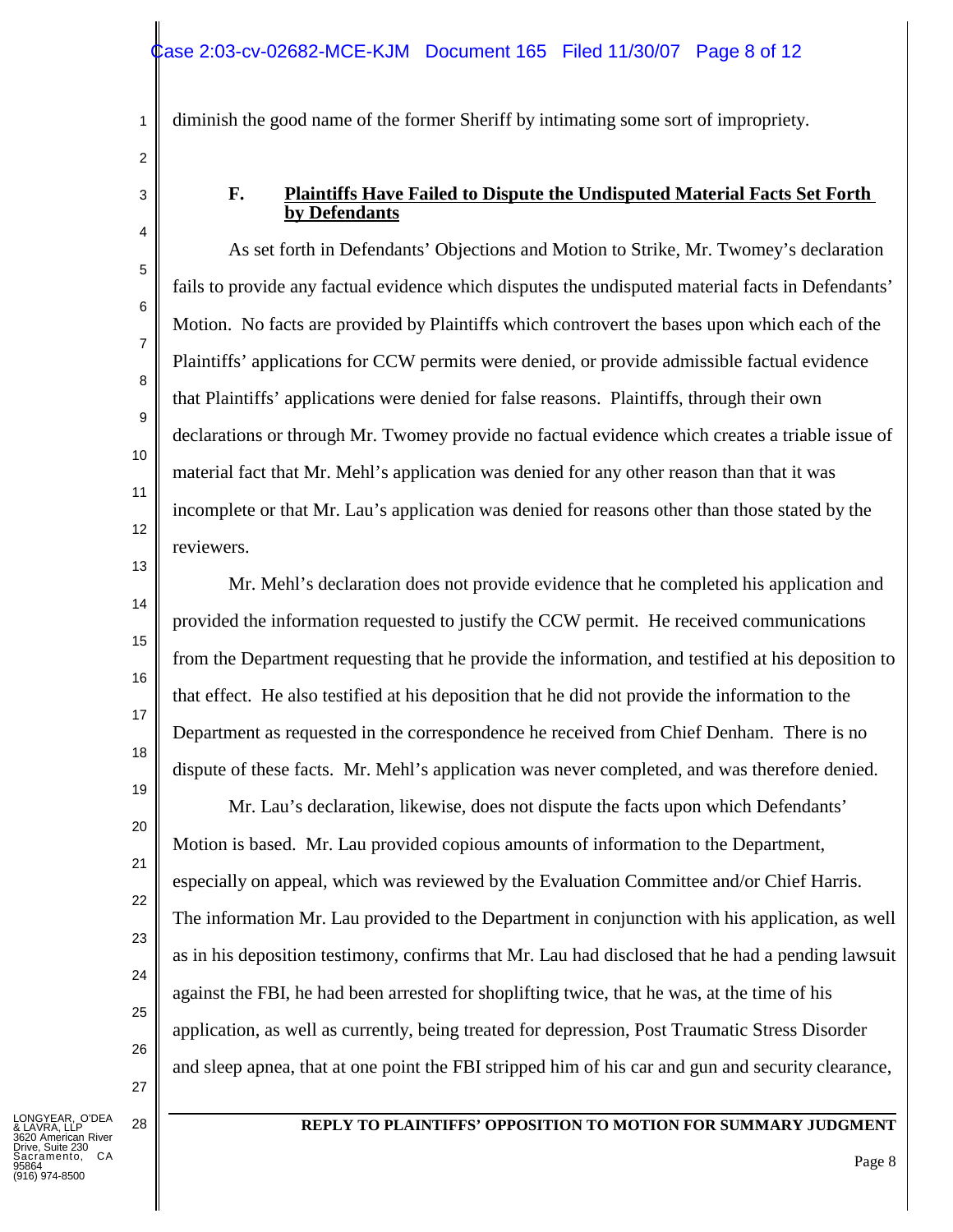# ase 2:03-cv-02682-MCE-KJM Document 165 Filed 11/30/07 Page 9 of 12

1 2 3 4 5 6 7 8 that he had been terminated by the FBI in 2000, and that the FBI did not provide a letter on his behalf in support of his CCW permit application. In addition, the documentation provided by Mr. Lau included more than one letter from the FBI stating that they had no information regarding any facts that would compromise Mr. Lau's safety. (See Declaration of Jeri L. Pappone, Exhibit D.) Plaintiff Lau does not and cannot dispute that he provided the documentation to Defendants in connection with his CCW permit application which contained this information. There is no dispute and cannot be any dispute that Mr. Lau's application was denied for any reasons other than those given by Defendants.

9 10

11

12

13

14

15

16

17

18

19

20

21

22

23

24

25

26

27

#### **G. Plaintiffs' Additional Material Facts Do Not Raise a Triable Issue of Material Fact**

The undisputed material facts show that Plaintiffs' applications were denied based upon legitimate reasons, which did not violate any of their constitutional rights. Mehl did not complete his application, and Lau was denied both initially and upon appeal based on many issues cited in documents he provided to the Department as set forth by Declarations of those who reviewed his application. Plaintiffs have not produced any supported factual evidence that the reasons their applications were denied were false or other than what Defendants have attested to.

Plaintiffs have submitted a document entitled "Plaintiffs' Additional Material Facts in Support of Opposition". (Docket Number 158) According to the local rules (56-260(b)) the opposition may file a "Statement of *Disputed* Facts," with the proper evidentiary support, establishing material facts as to which there is a genuine issue which would preclude summary judgment. However, the purported "facts" in Plaintiffs' pleading are either argument, immaterial, irrelevant, unsupported, conclusory or misleading and/or actually false.

Paragraphs 1 through 44 purport to present facts. However, they merely offer irrelevant information, speculation, conclusions, conjecture, suppositions and outright inaccuracies. Mr. Twomey has never served as the Detective in SIIB with the job of reviewing CCW permit applications, nor has he ever served on the Evaluations Committee to determine the issuance of

LONGYEAR, O'DEA & LAVRA, LLP nerican River Suite 230  $C.A$ 95864 .<br>974-8500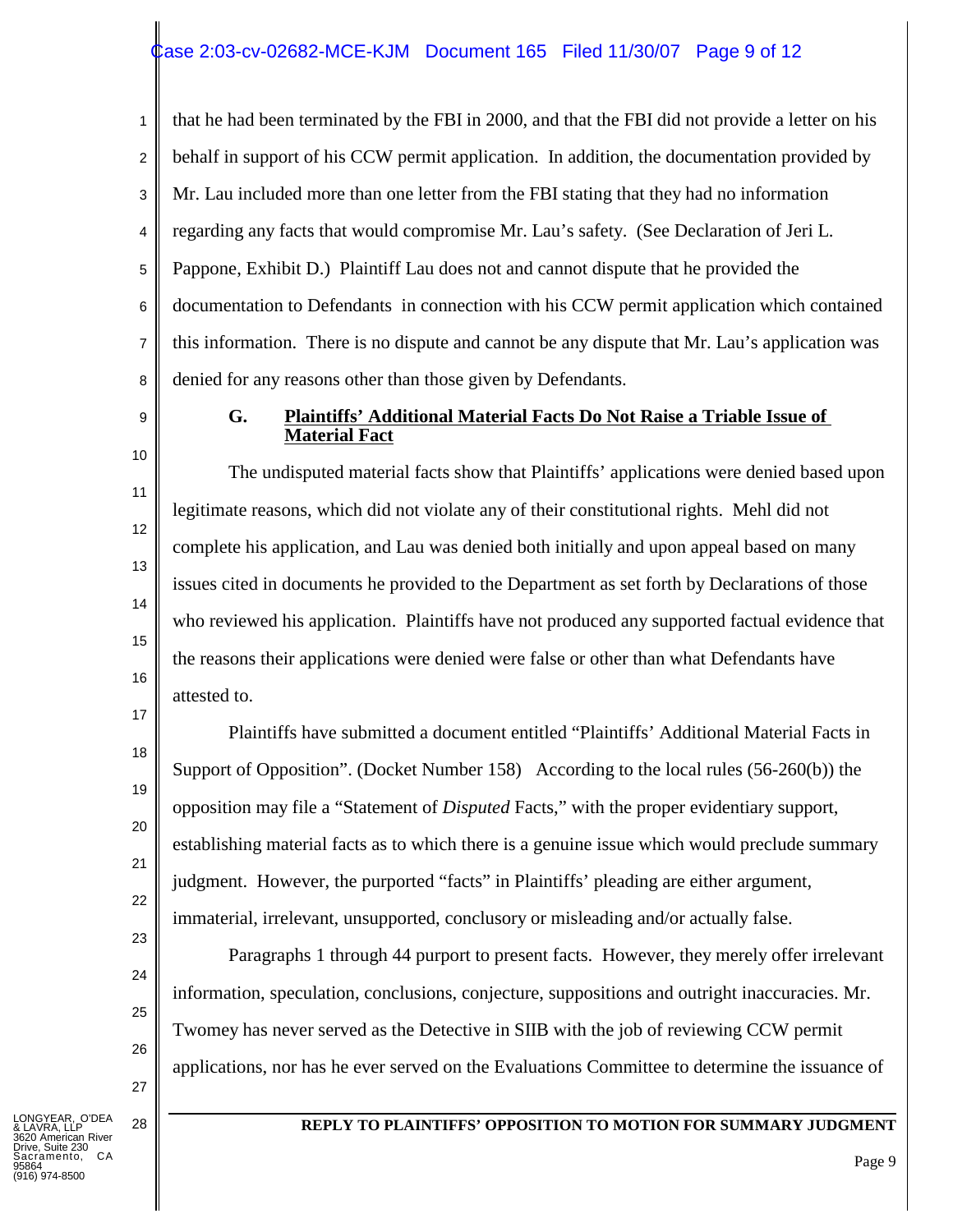# ase 2:03-cv-02682-MCE-KJM Document 165 Filed 11/30/07 Page 10 of 12

1 2 3 4 5 CCW permits, or served as the appeals officer for denied applications. Mr. Twomey was never a Sheriff or a Chief of Police to whom the California statutes grants the discretion for the issuance of CCW permits. Mr. Twomey has no basis upon which to formulate opinions regarding the procedures, the law applied or the establishment of "good cause" according to California State statutes for the issuance of a CCW permit.

6 7 8 9 10 11 In paragraphs 44 through 88 Plaintiffs focus on singular portions of the Deposition of Amber Wong, senior records specialist for the Sacramento County Sheriff's Department, and the clerk in charge of maintaining and handling CCW permit applications and files. Not one of these statements, whether accurately or inaccurately recorded by Plaintiffs, represent a material fact which has any consequence to Plaintiffs' claims, nor do any of these paragraphs create a genuine issue in order to defeat summary judgment.

12 13 14 15 16 17 18 19 20 21 22 Paragraphs 89 through 131 also contain many misleading and false and irrelevant statements. For instance, Plaintiffs' insist on raising the circumstances surrounding the arrest by Deputy McAtee of an individual named James Colafrancesco. Eight to ten years prior to Plaintiffs' CCW applications, Mr. Colafrancesco was issued a CCW permit in 1994, which following his arrest in October of 1994, was revoked. The records produced to Plaintiffs' counsel in this action show that Mr. Colafrancesco never contributed to Sheriff Blanas' or any Sheriff's campaign, and Plaintiffs' counsel has been informed through Mr. Colafrancesco's counsel, as well as through Mr. Colafrancesco's personal declaration under penalty of perjury, of this fact. Plaintiffs' counsel persists in perpetuating falsehoods to the court in an attempt to bolster some sort of case against Defendants. (See Declaration of Jeri L. Pappone, Exhibit A.) All 42 of these paragraphs are irrelevant to Plaintiffs' claims.

23 24

25

26

27

In paragraphs 132 through180, Plaintiffs list various individuals whom they purport either gave campaign contributions to Sheriff Blanas, have a CCW permit, or purportedly had some other connection to Sheriff Blanas. This is all irrelevant to Plaintiffs' claims. Other than a handful of permits that were approved by Blanas during his tenure, subject to the applicant meeting the requirements of the Penal Code, there is no evidence that Committee members knew

LONGYEAR, O'DEA & LAVRA, LLP nerican River Suite 230  $C A$ 95864 .<br>974-8500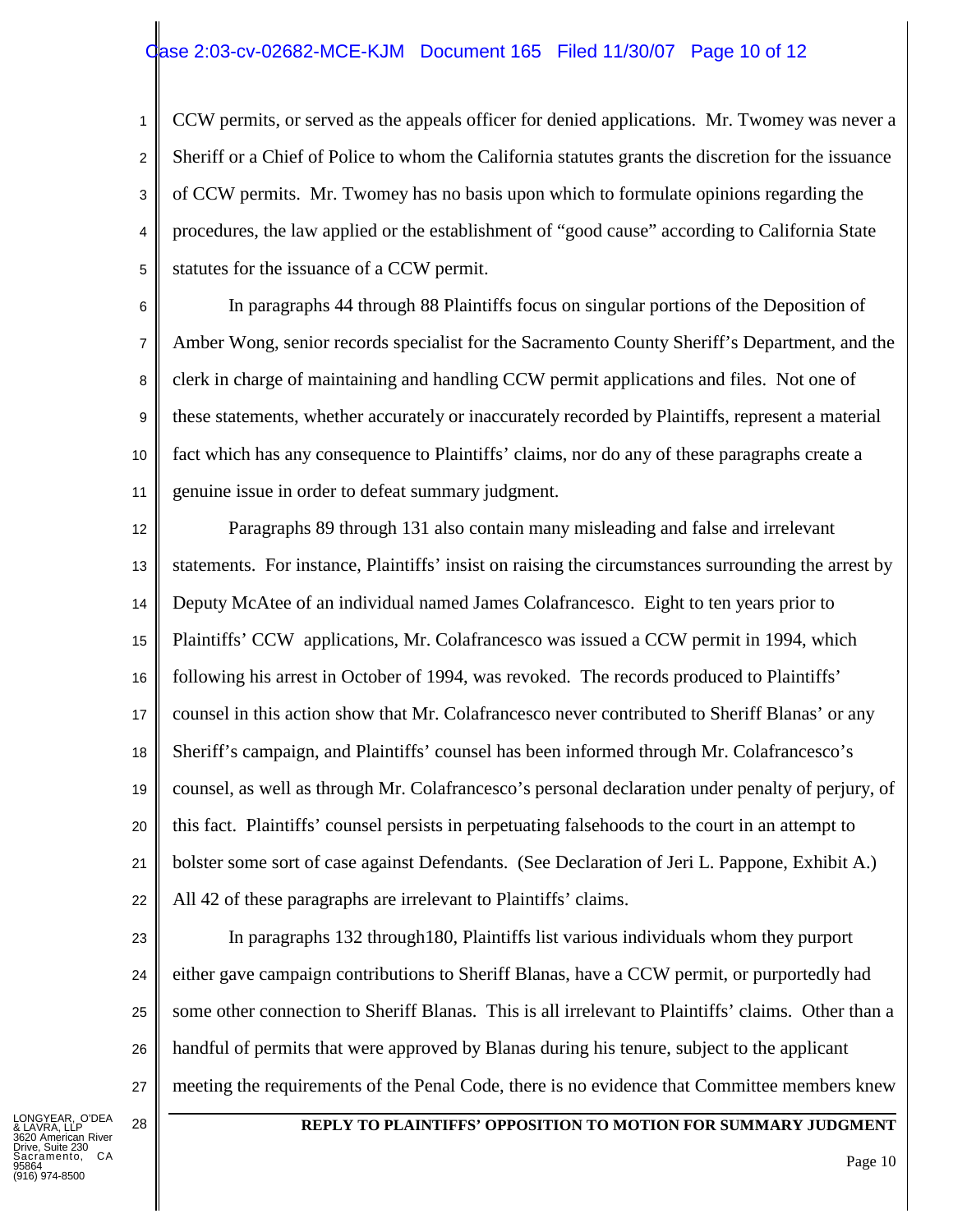# ase 2:03-cv-02682-MCE-KJM Document 165 Filed 11/30/07 Page 11 of 12

1 2 3 4 5 6 7 8 9 10 that a person contributed to a campaign or not. There also is no evidence that any permit was issued to anyone, campaign contributor or not, without good cause and without the person clearing a criminal background check and range clearance. Further, the undisputed evidence shows that the individuals who evaluated Plaintiffs' applications had no knowledge of whether or not Plaintiffs knew Sheriff Blanas or whether they had given to the Sheriff's election campaign or not. The Evaluations Committee members gave valid legal reasons for the denial of each Plaintiff's application, which reasons were not in violation of any Constitutional or other rights afforded these individuals. These paragraphs of argument, conjecture, speculation and other information, whether accurately presented or not, do not dispute the facts upon which Defendants base their motion.

11

#### **CONCLUSION**

12 13 14 15 16 17 18 19 The reams of paper filed by Plaintiffs are entirely irrelevant to the claims based upon these Plaintiffs' applications for CCW permits. In addition, the unorganized, and voluminous papers which Plaintiffs have imposed upon Defendants created an unreasonable burden in attempting to organize and determine what exhibits, some unlabeled, belonged to which documents. The waste involved is atrocious. However, after a concerted dig through all that Plaintiffs have filed, there is no factual, admissible evidence which disputes the material facts Defendants have presented, or which show any violation of the Constitutional rights of these Plaintiffs.

20 21 22 23 24 25 26 27 Plaintiffs' claim in this action is that "CCW permits were summarily granted to campaign contributors," and that if Plaintiffs had likewise contributed, they would have been granted the CCW permits they desired. The undisputed evidence submitted by Defendants shows that campaign contributions were not even known, much less considered in evaluating CCW applications; many individuals who wanted CCW permits and had contributed to Sheriff Blanas' election campaign were declined permits; many individuals who did not contribute to Sheriff Blanas' campaign were granted permits; Sheriff Blanas had no knowledge of Plaintiffs and played no part in the evaluation of their applications; and Plaintiffs were denied CCW

LONGYEAR, O'DEA & LAVRA, LLP erican River Suite 230  $C.A$ 95864 (916) 974-8500